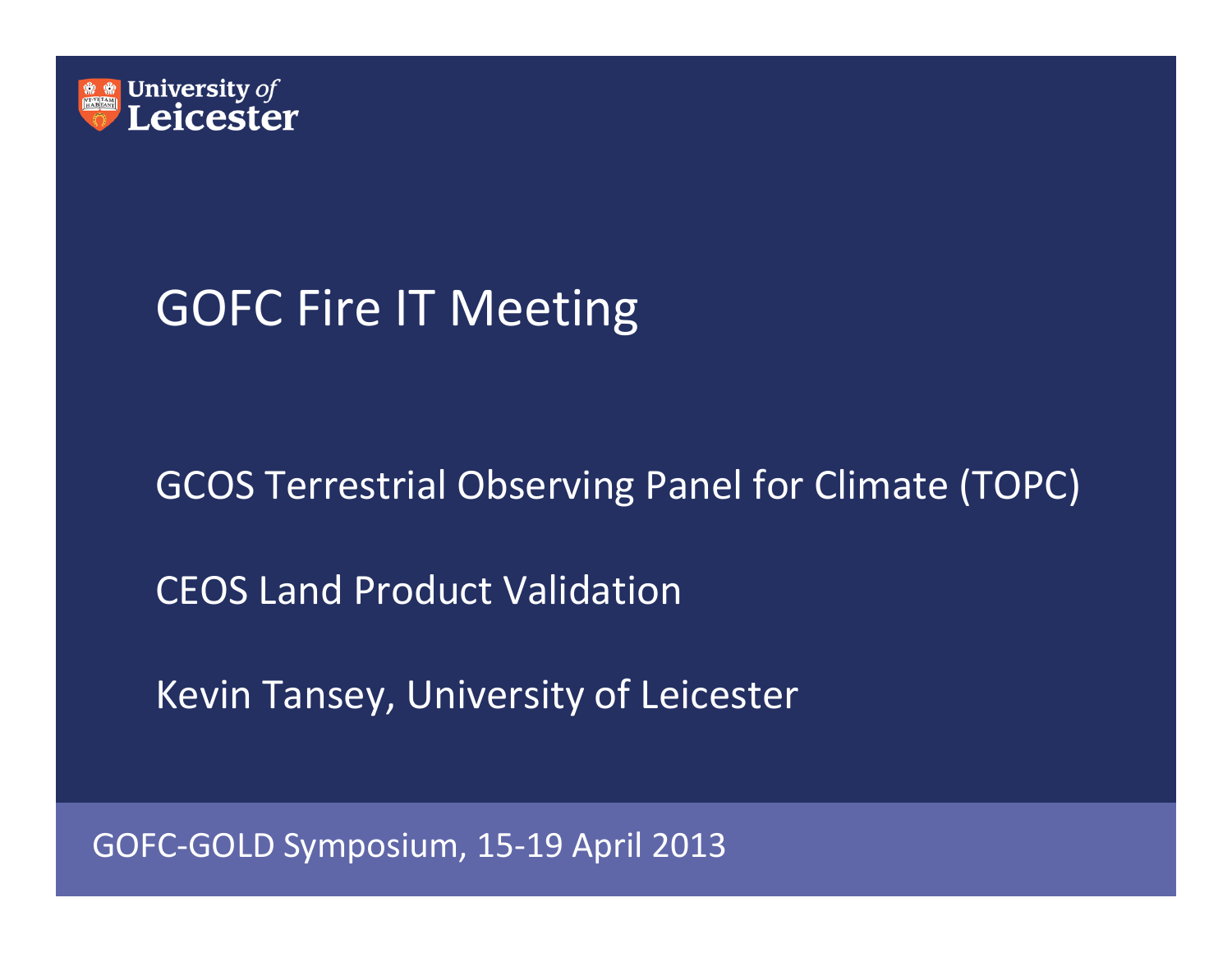#### **GCOS supports the "Global Framework for Climate Services"**



**GCOS** comprises the climate relevant components of existiting observing systems.

GCOS ensures the sustained provision of reliable physical, chemical and biological observations and data records, across all domains, incl. hydrological and carbon cycles and the

cryosphere. **TIMES** ЮC

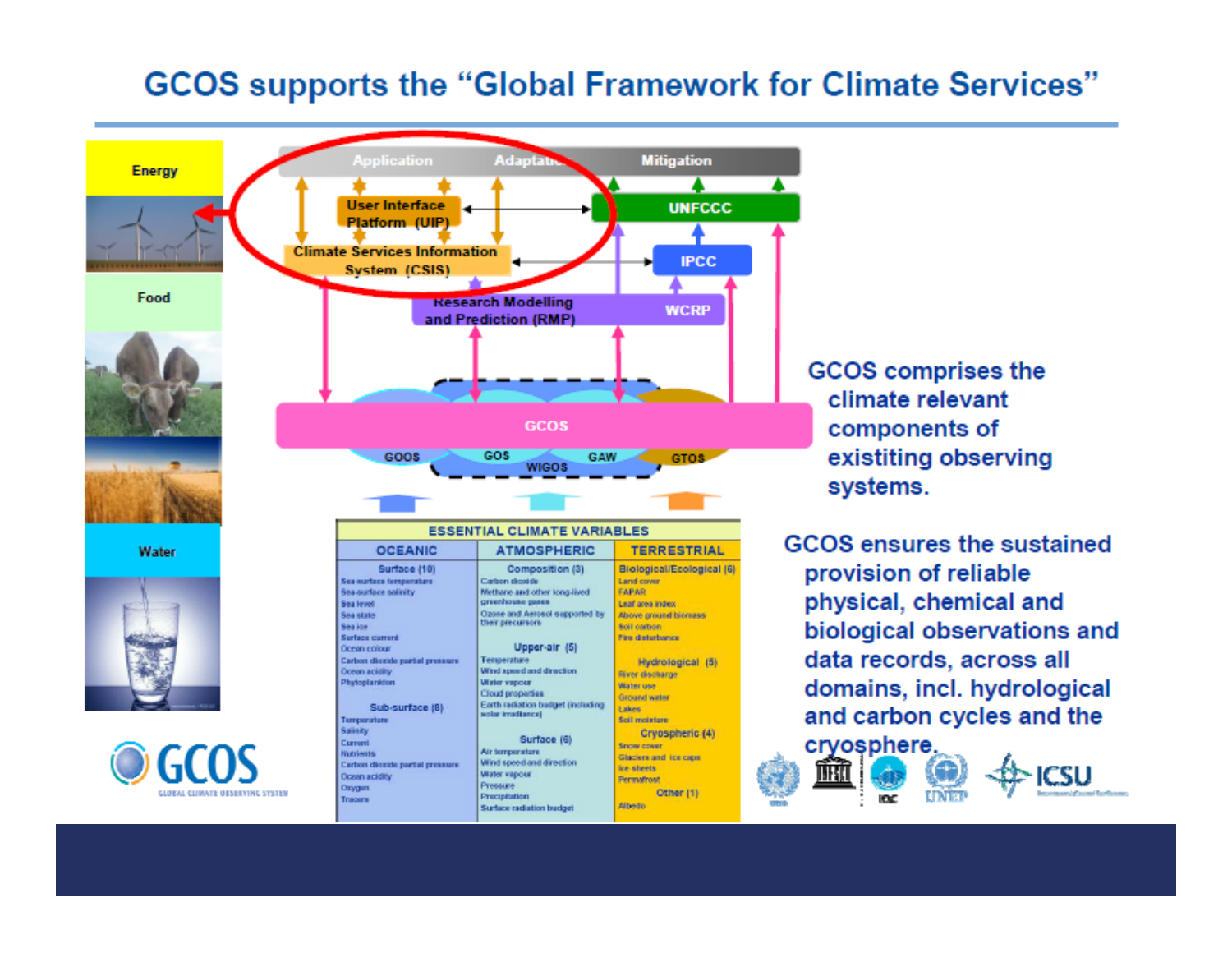

# TOPC

- A Panel within the GCOS Secretariat
- Provide scientific advice, feedback and contributions to GCOS documentation
	- Satellite supplement
- Monitors progress against actions identified in the Implementation Plan
- $\bullet$ Discusses ECVs (existing and emerging)
- $\bullet$ Discusses data centres (in‐situ and satellite)
- Meets once per year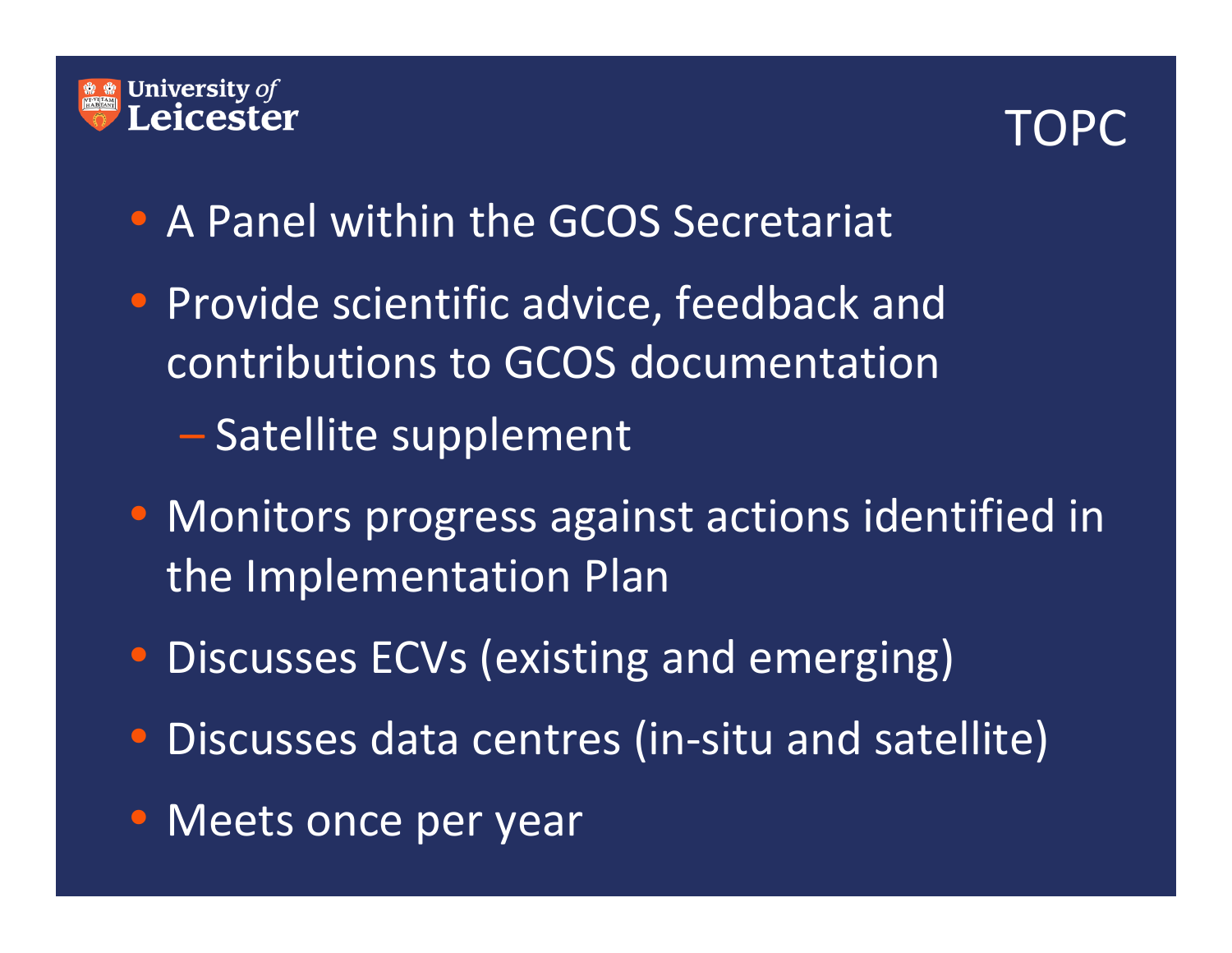

#### TOPC

- Reports to Subsidiary Body for Scientific and Technological Advice (SBSTA) on Assessment of Adequacy and at the COP meetings
- Reported at the CEOS Plenary
	- Meeting with CEOS WG Climate in February 2013
- • Report at the IPCC WG/Plenary for AR 5 meeting in Stockholm, September 2013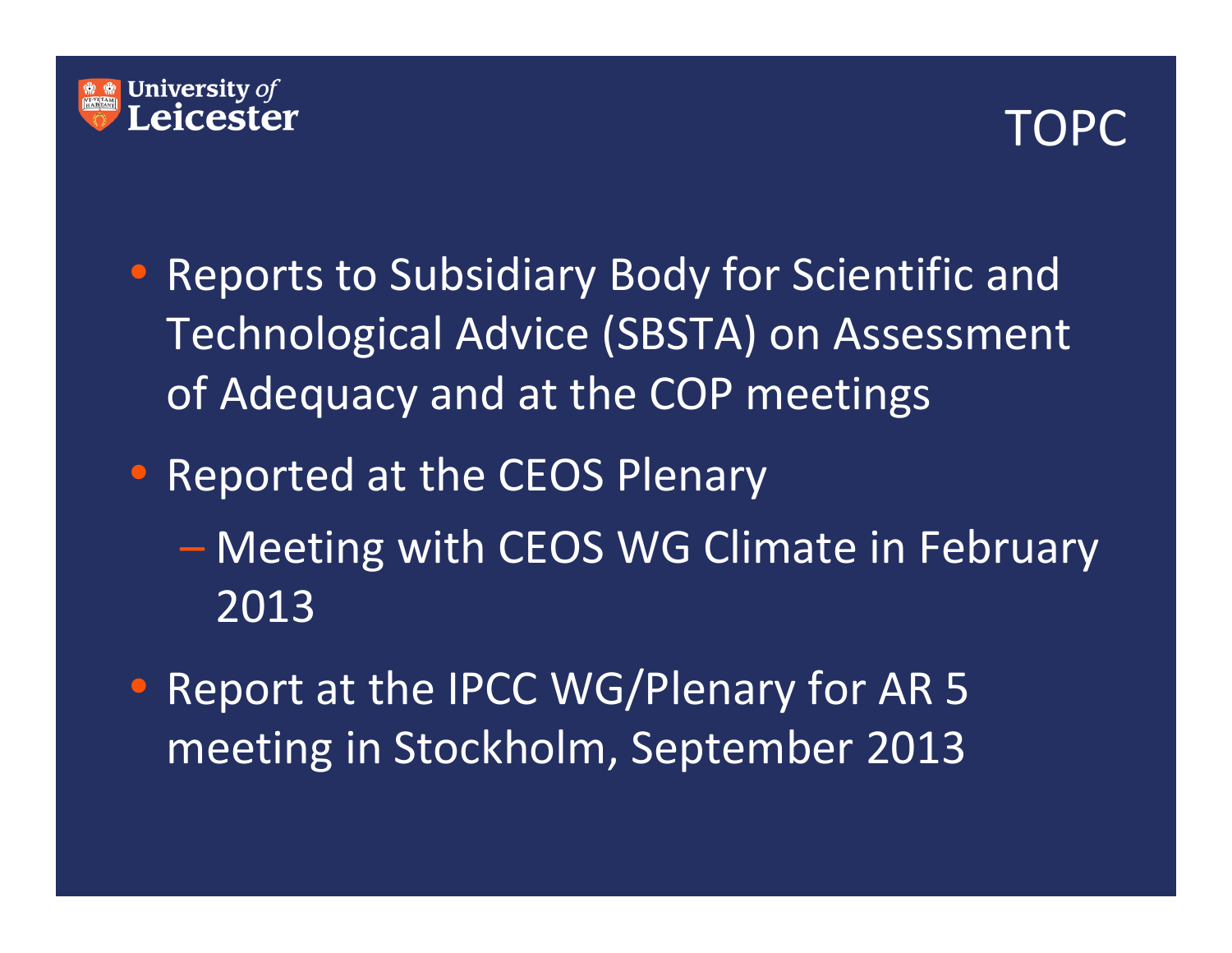



- 1998: First report on adequacy of global climate observation
	- responding to a request from COP to SBSTA in consultation with IPCC
- 2003: Second Adequacy Report
- 2004: Implementation Plan
	- identified required actions
- 2006: Satellite Supplement to Implementation Plan
	- identified products required from space‐based observations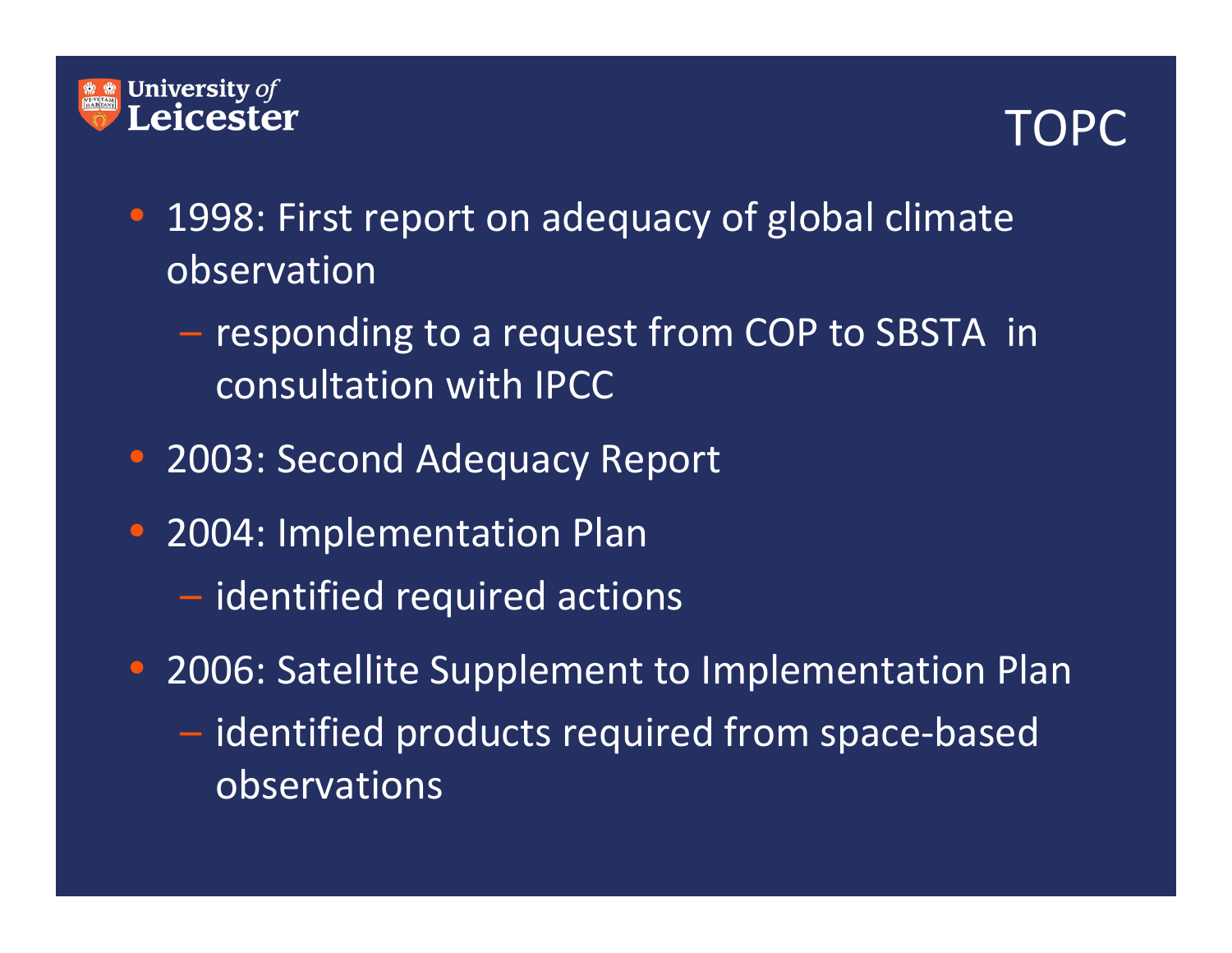

#### TOPC

- 2009: Progress report
	- assessed progress on each of the actions in 2004 Implementation Plan
- 2010: Update of Implementation Plan
- 2010: UNFCCC/SBSTA invited GCOS
	- to report on progress and review adequacy, with timing to be considered later
- 2011: Update of Satellite Supplement to Implementation Plan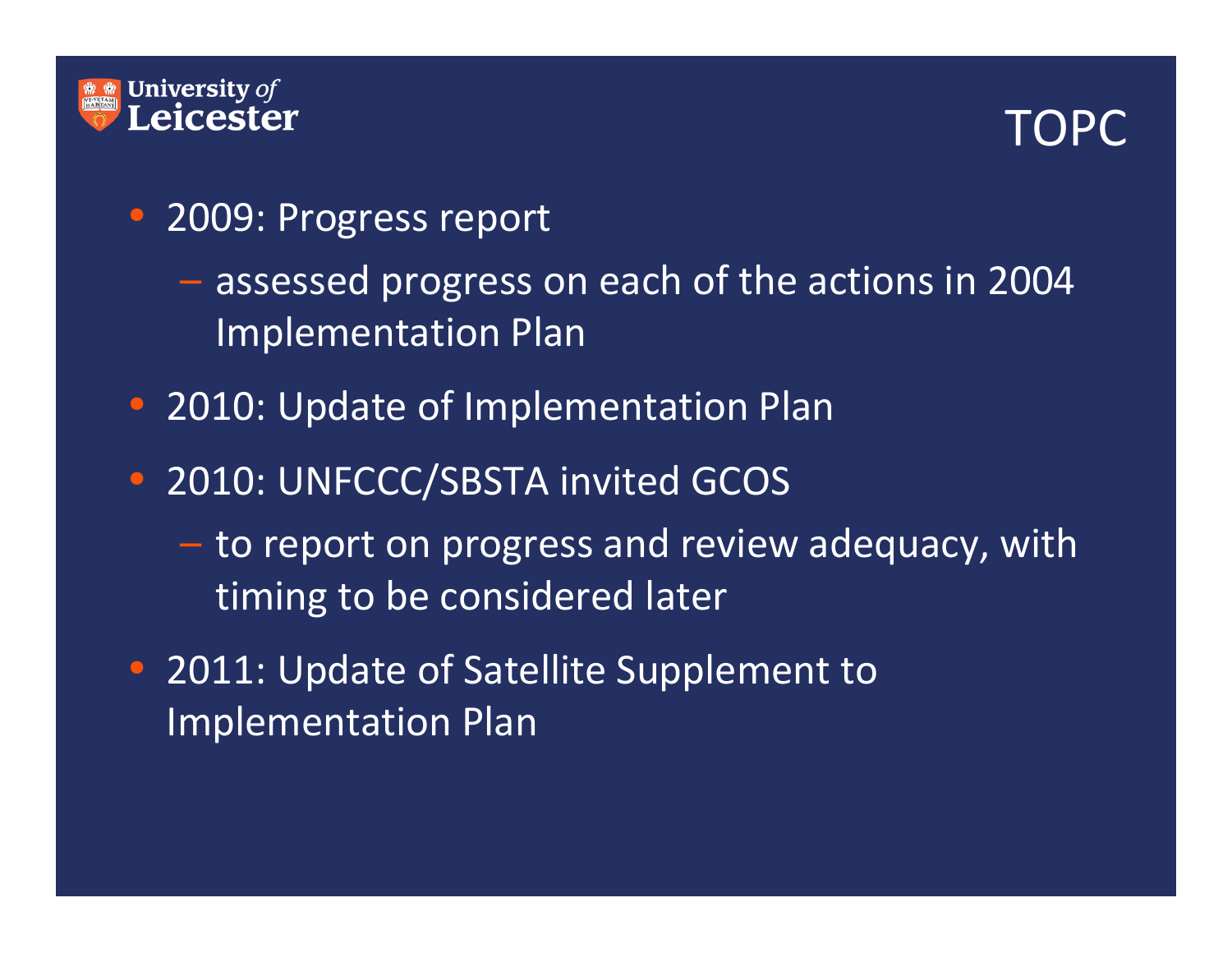



- 2012: UNFCCC/SBSTA invited GCOS to submit
	- <sup>a</sup> Third Adequacy Report to second 2015 session of SBSTA
	- a new Implementation Plan to second 2016 session, with draft encouraged to be provided one year before
		- verifiable and costed actions as previously
		- specific requirements for products (but maybe again through later supplement[s])
		- requirements for adaptation to variability and change, and for provision of services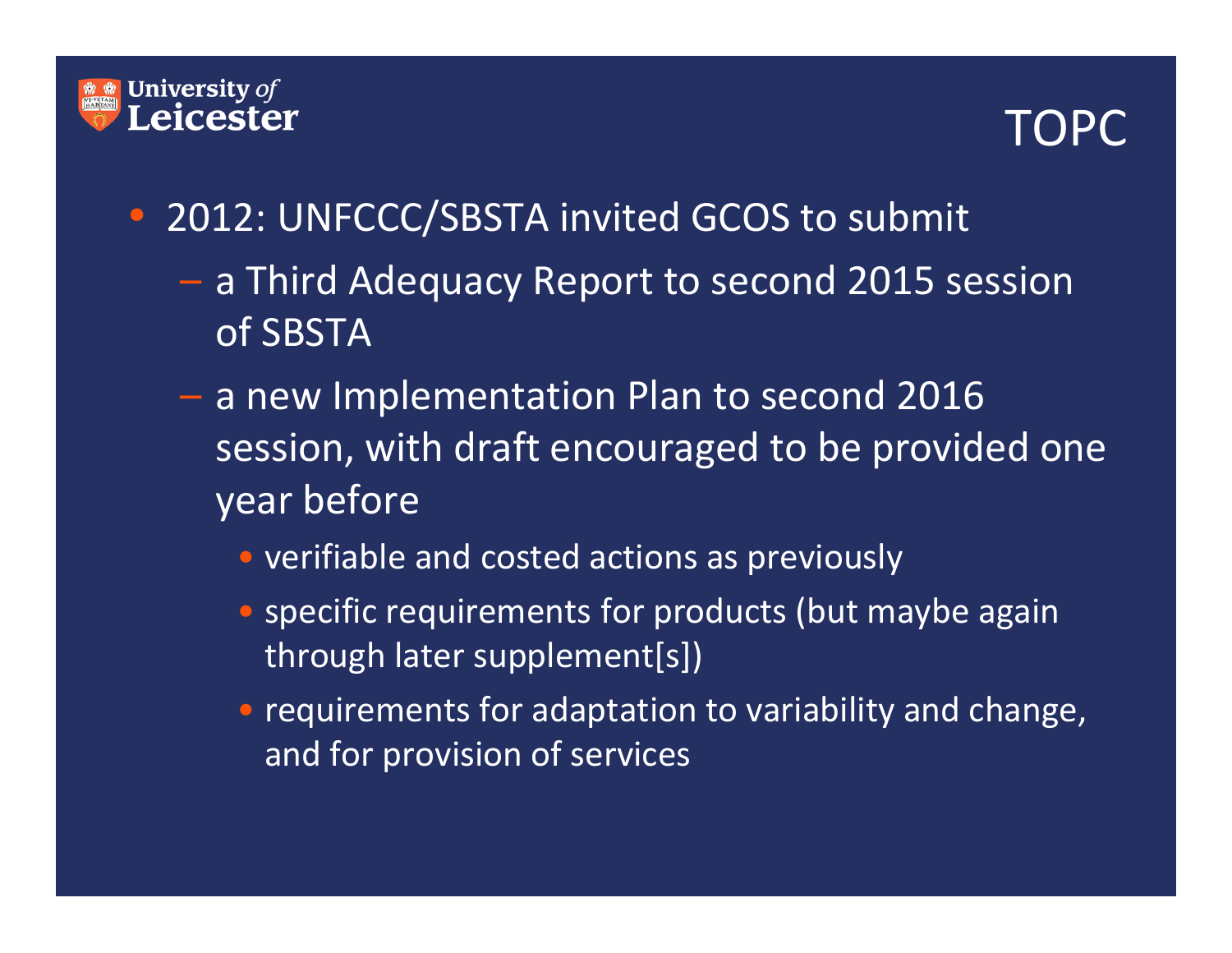

#### **GCOS Continuous Improvement** and Assessment Cycle





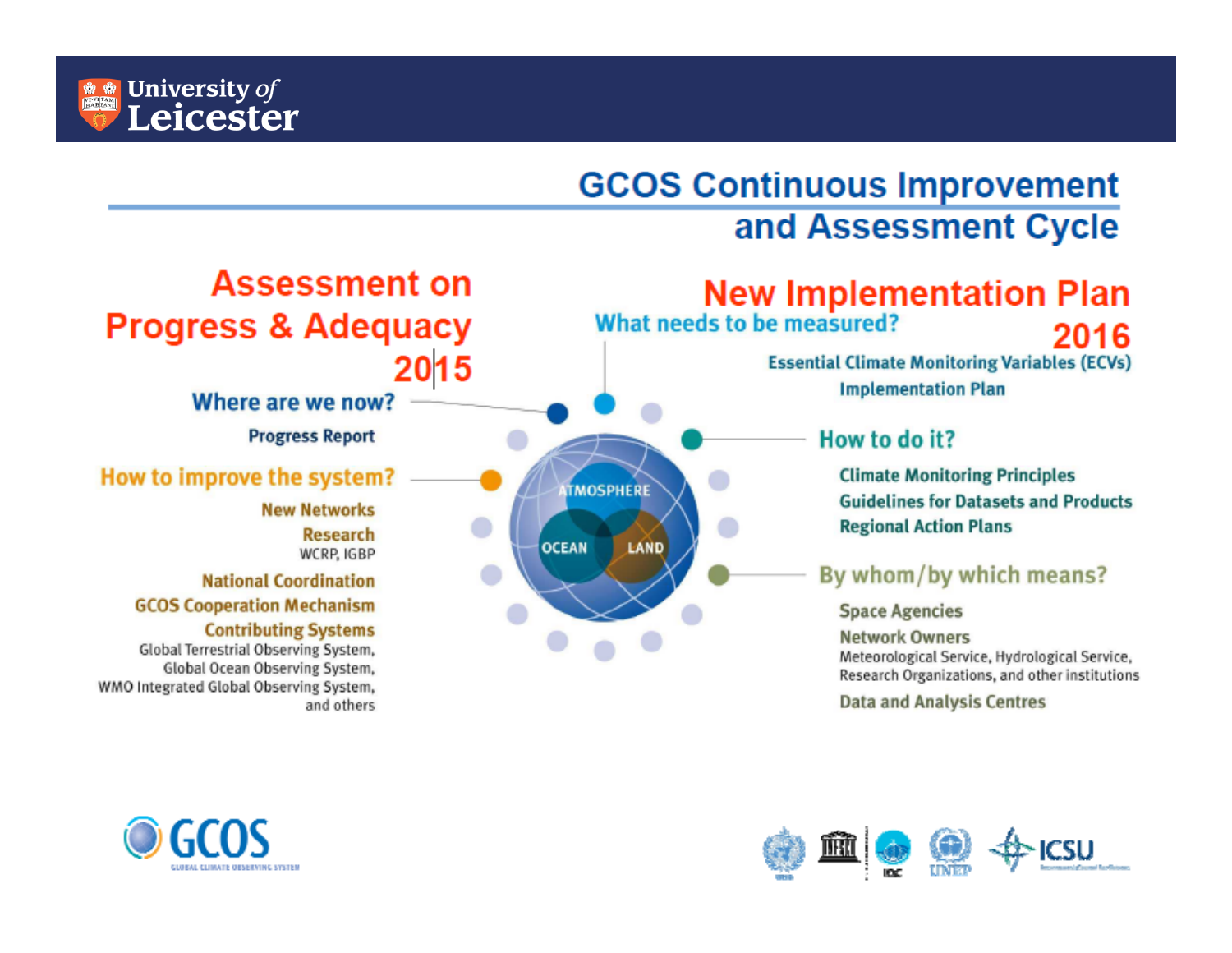

#### Next Steps

- Reviewing data needs for adaptation and service provision (2013)
- Assessing general progress and adequacy (2013‐2015), taking account of
	- – $-$  uncertainties identified by the IPCC Fifth Assessment process
	- Formulating new Implementation Plan (2015‐2016)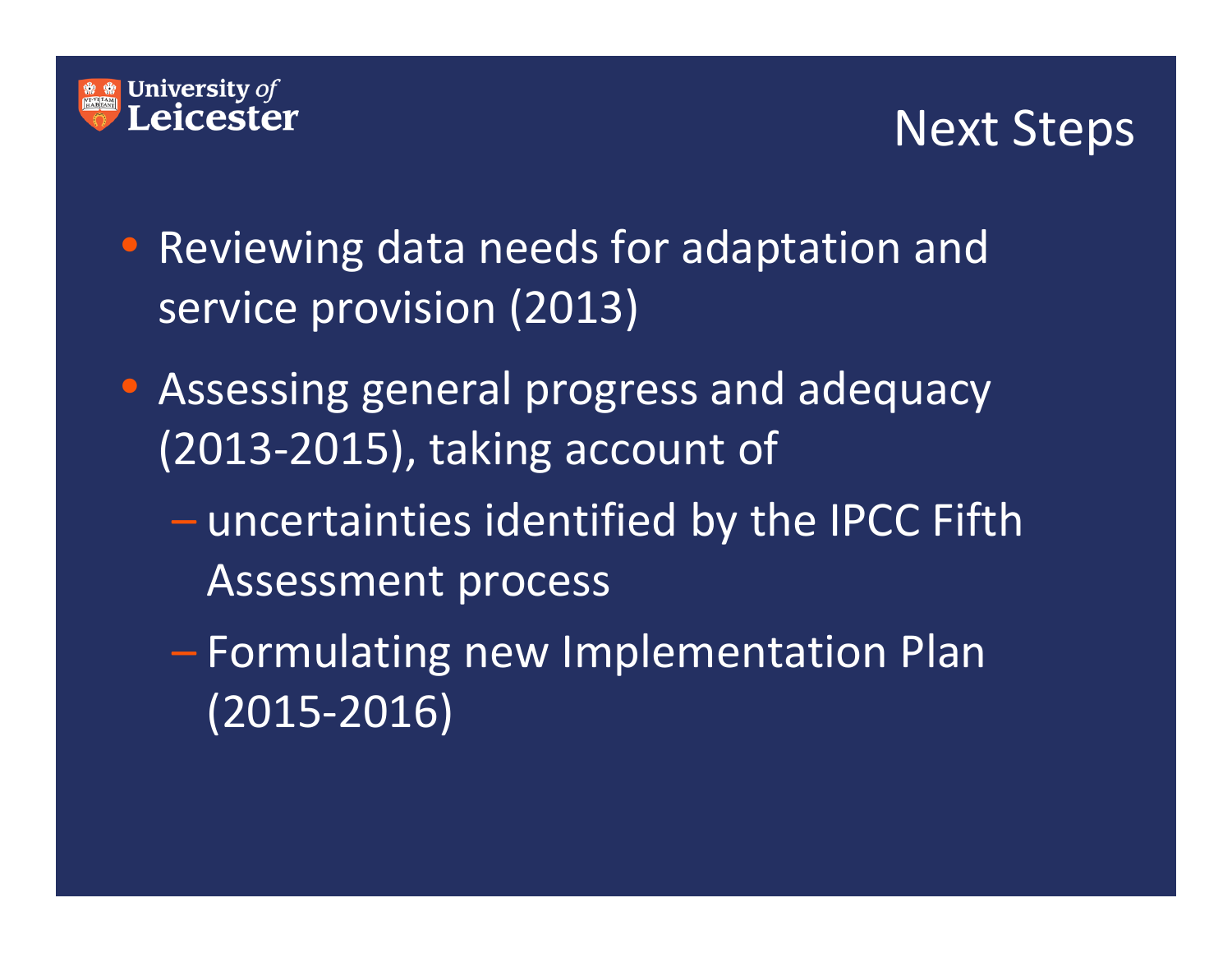#### $\frac{\text{# *}}{\text{#}}$  University of **Leicester**

# 2014/15 Adequacy Report

- What is an AR?
	- What progress has been made in implementing climate observing networks and systems since the first report; and assess how well these current systems, together with new and emerging methods of observation, will meet the needs of the UNFCCC.
	- AR2 Report is an assessment of the ability of the climate observing system to meet the needs of the Parties to the Convention and the IPCC for climate observations at the global scale.
	- Actions <sup>&</sup>lt;‐ Expert input <sup>&</sup>lt;‐ evidence
	- GOFC‐GOLD has interactions with climate modellers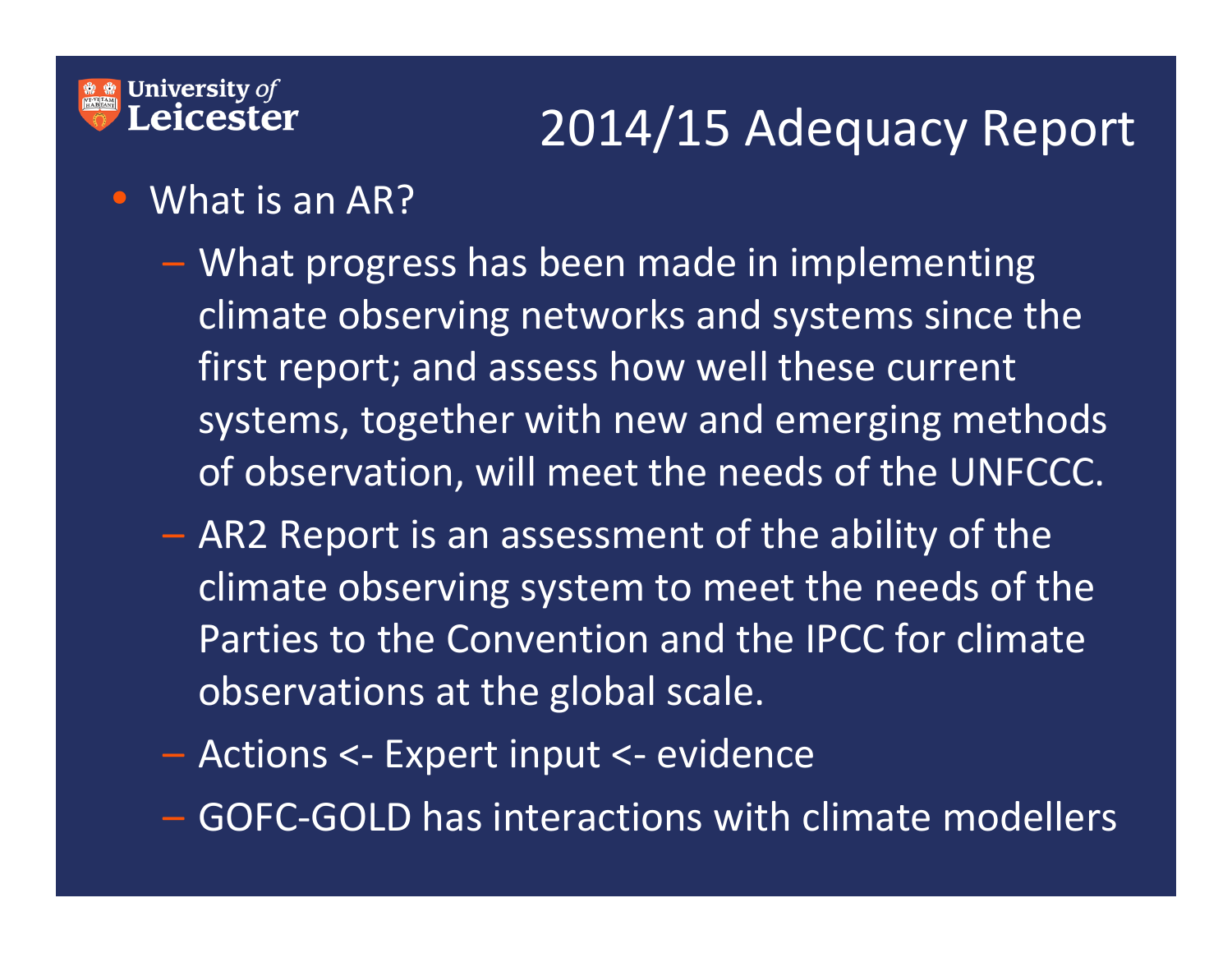

#### 2016 IP

- Content will be based on input from:
	- review of actions set out in 2010 IP
	- <sup>a</sup> recent Workshop on Observations for Adaptation to Climate Variability and Change
	- the fifth IPCC Assessment process, through workshop(s) that include participation of lead authors from WG1 and WG2 and other experts
	- 2014 National Communications to UNFCCC
	- panel chairs and panel members
	- writing‐team meeting(s), consultations and public review
- Ensure that fire disturbance is strongly represented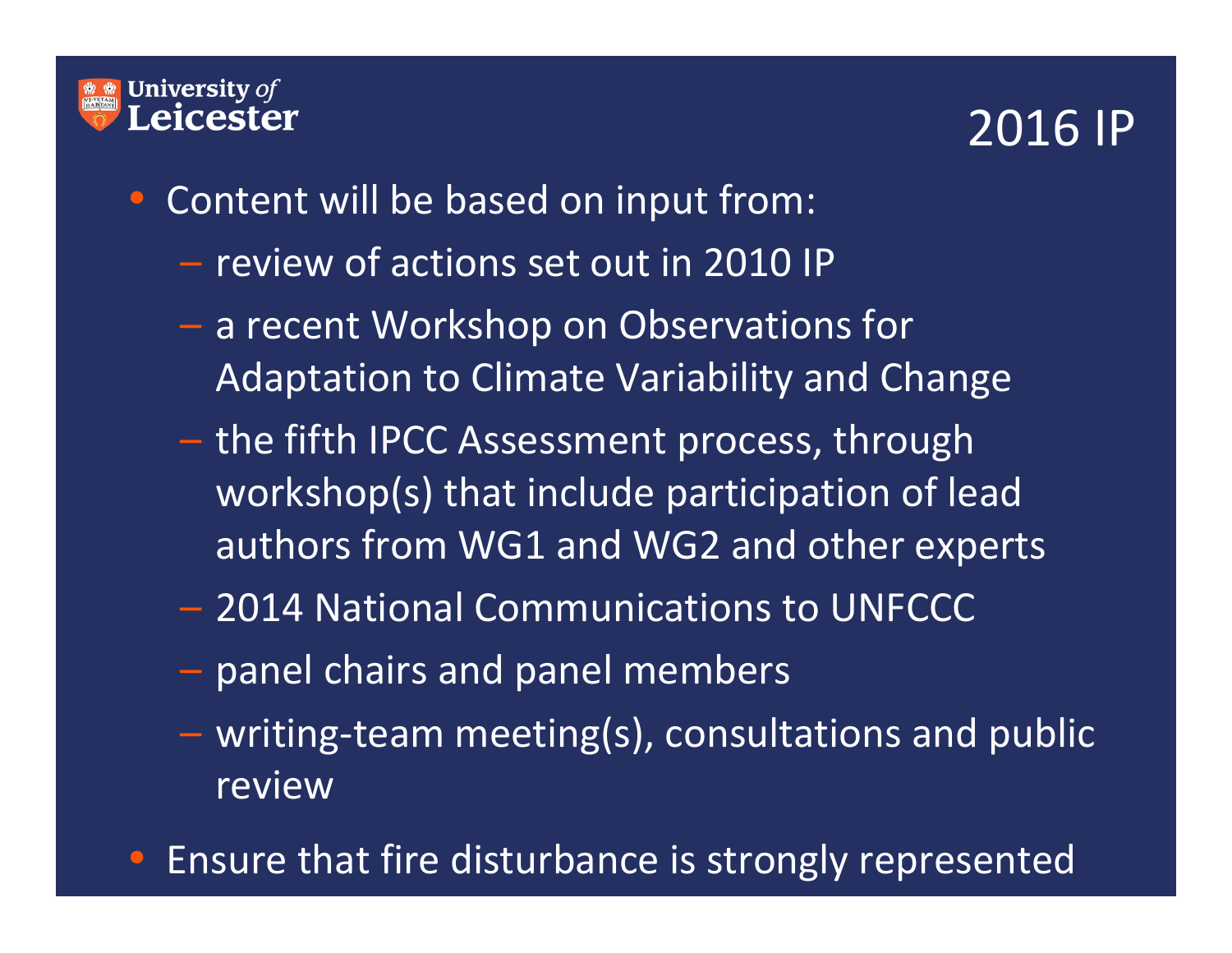

- Strong progress against product development and validation (in US and Europe).
- Strong engagement with the climate research group of Martin Schultz, Philipe Ciais and their teams.
- The geoland2 product operationally delivering a > 14 year time‐series of burned area data.
- VIRS/Landsat 8 successfully launched
- MODIS MCD64A1 500m burned area data now available since 2000.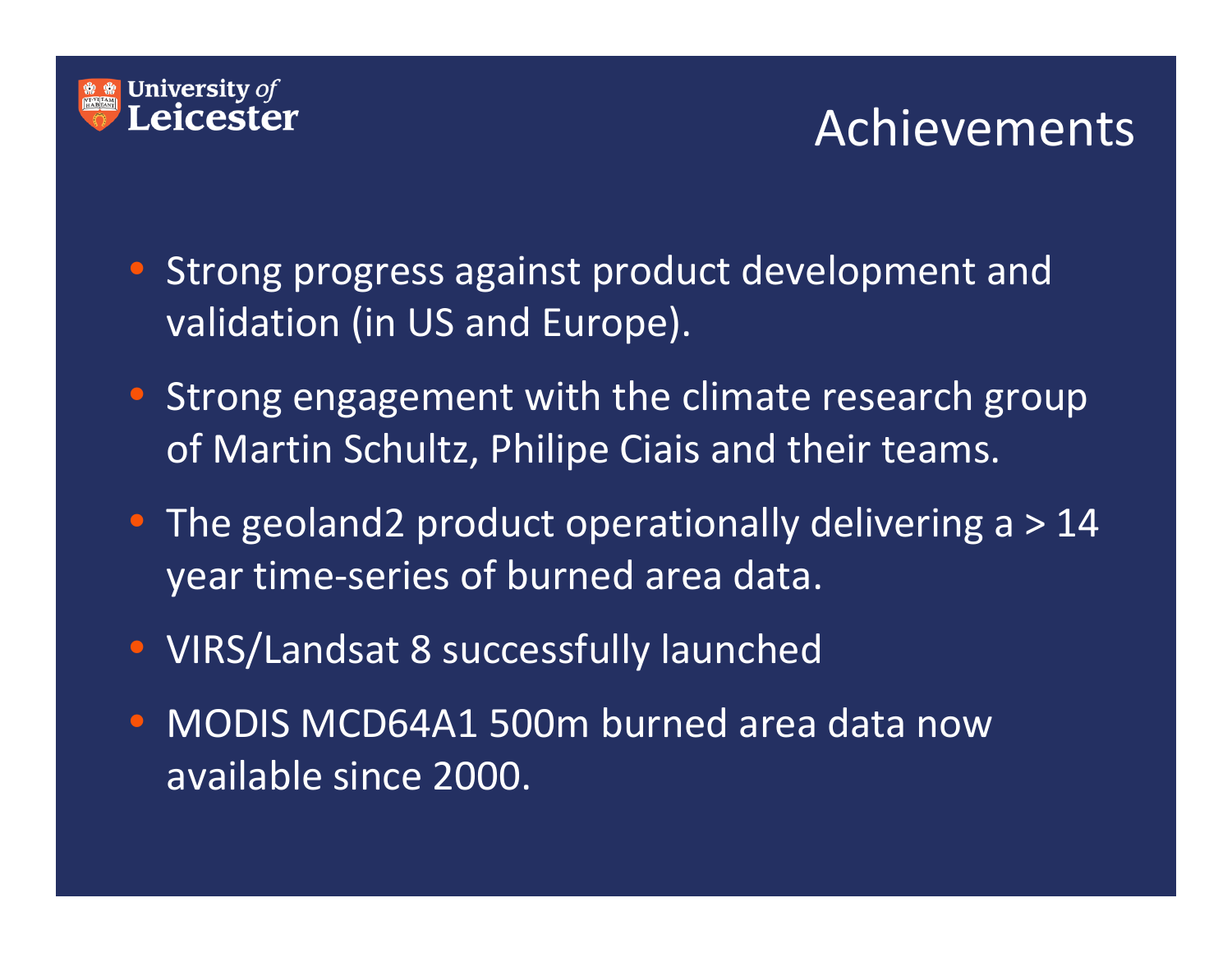

- Continue the production of global burned area data sets from US and European satellites.
- GCOS Action Activity and update templates were put together by NOAA.
- Validation activities are progressing through NASA and ESA funded projects. There is some coordination of these activities.
	- $-$  Further development of automated classification techniques for Landsat‐TM type data (Stroppiana et al.).
	- 260 validation data sets have been produced by the ESA CCI project.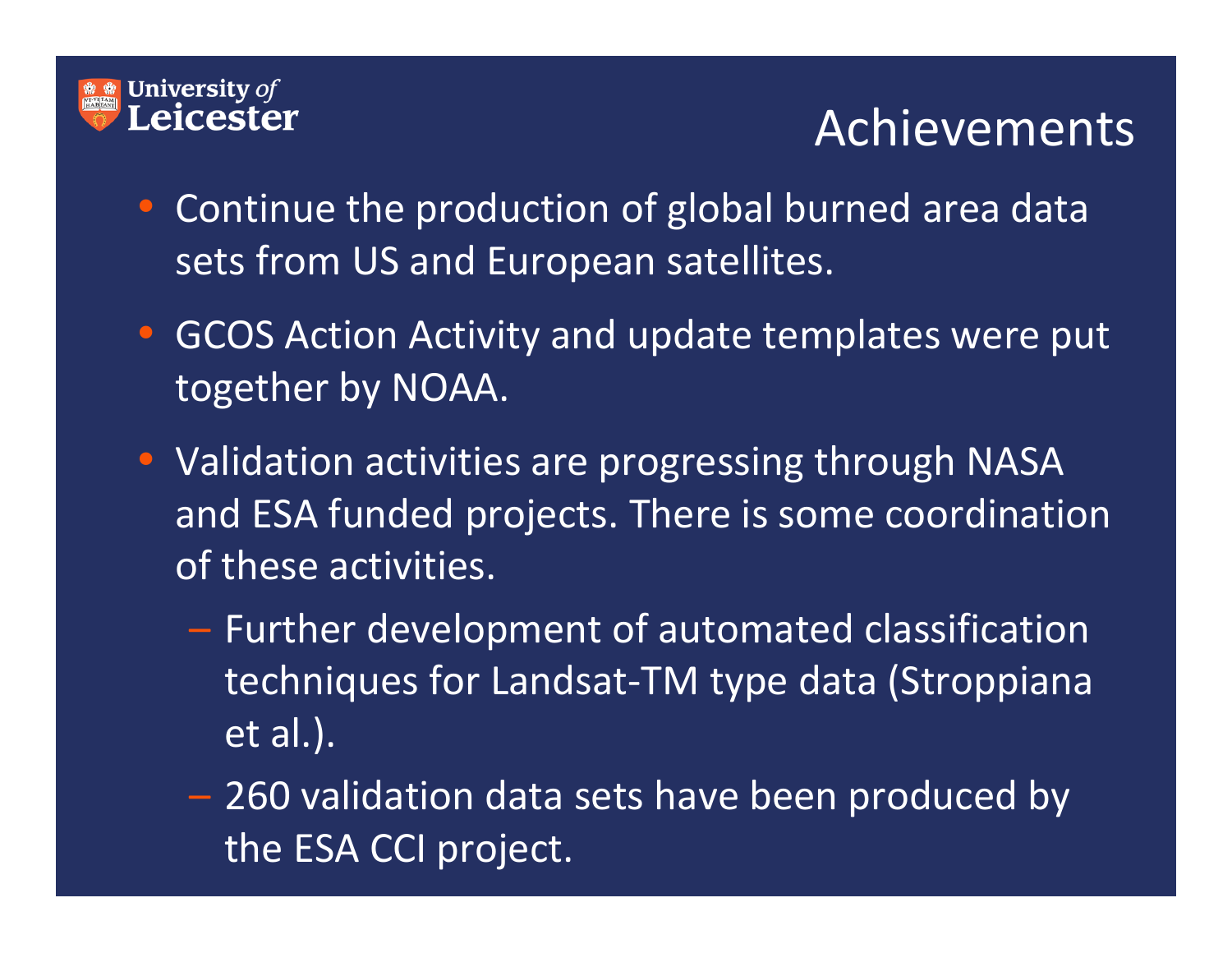

- On active fires: Focus on attempting to improve the estimates of FRE/fuel consumption.
- There is also the development of an approaches to validate satellite FRP (of interest to CEOS LPV).
- Prototype active fire detection algorithm that exploits the high temporal resolution of geostationary data (SEVIRI):
	- increase the detection rate of low intensity fires
	- $-$  improve the characterisation of the fire pixel background brightness temperature estimates from which FRP is retrieved.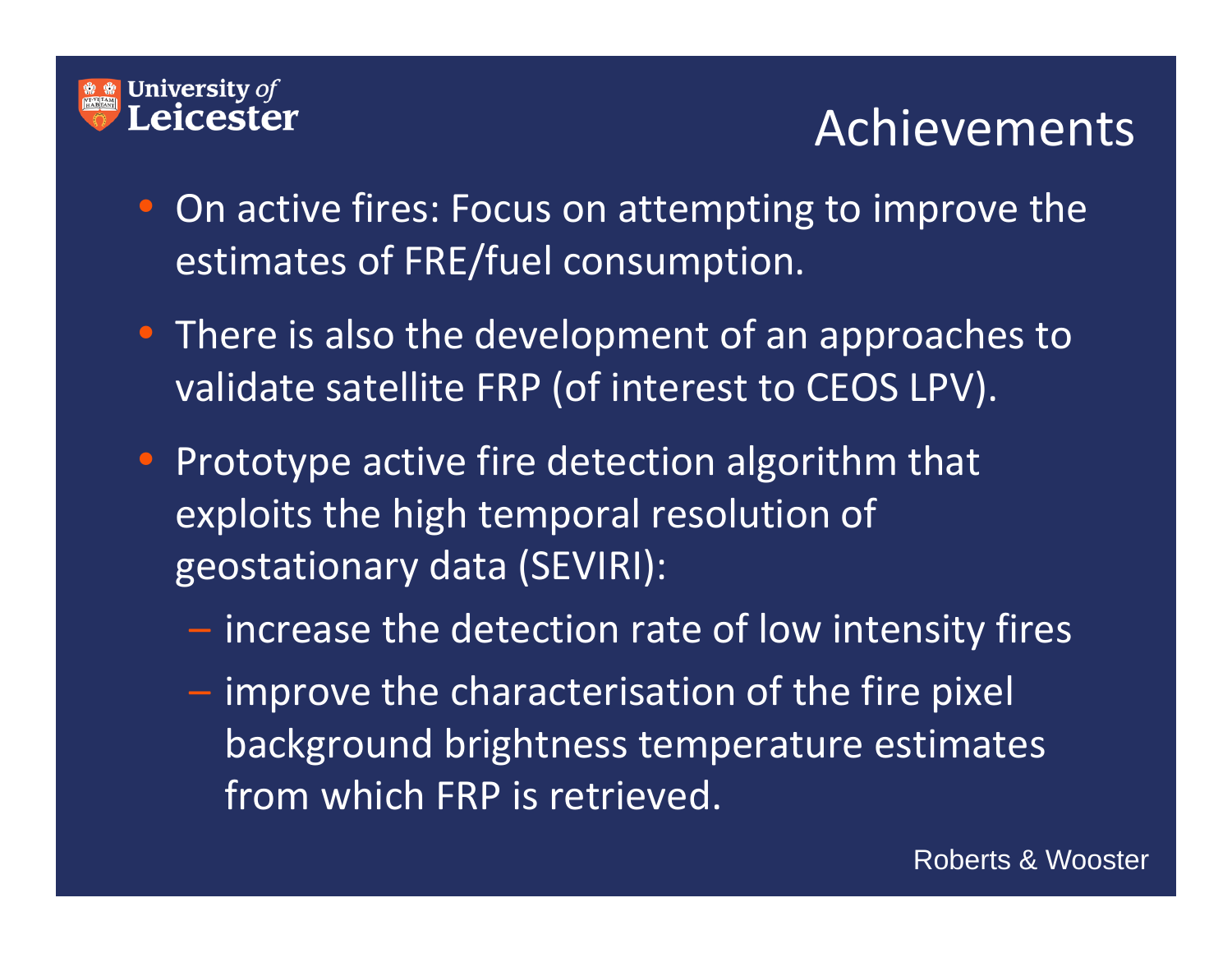

- Effort has also been concentrated on the improvement of FRE estimation under sparse observations. (Kumar et al.)
- R&D being undertaken on the use of constellations of small satellites for the detection of wildland fires. The constellation is proposed to use four small satellites of the BIRD/TET/BIROS class in low earth orbit. (Oertal et al.)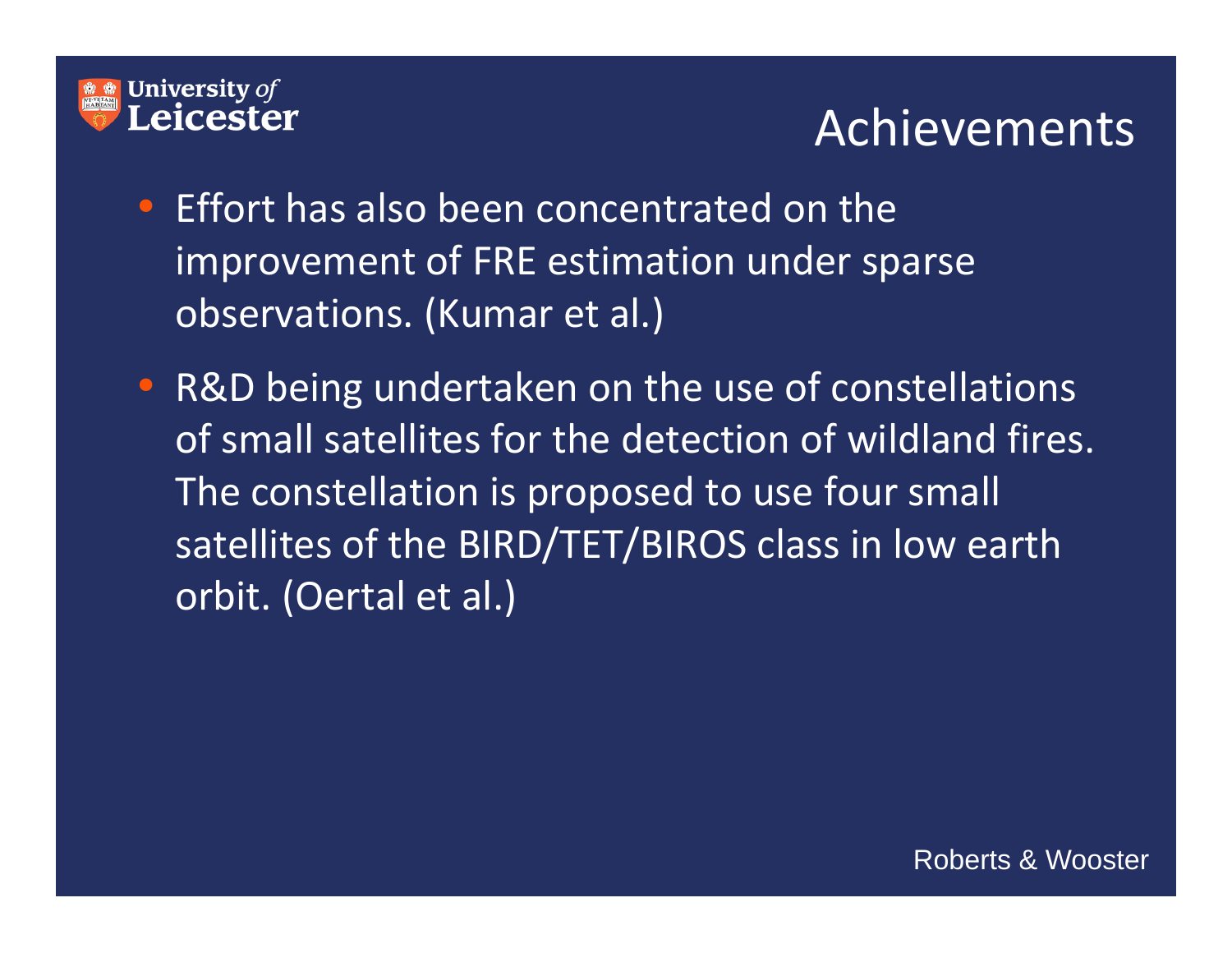

- GFED development continues strongly with recent developments focusing on:
	- Merging information from active fires with burned area which substantially boosts burned area and emissions
	- Emissions and the classification of emissions intodeforestation, savanna, forest, agricultural and peat fires.
- Latest research has been on detection of small fire burned area that boosts global burned area and emissions by about 35% albeit with substantial uncertainty.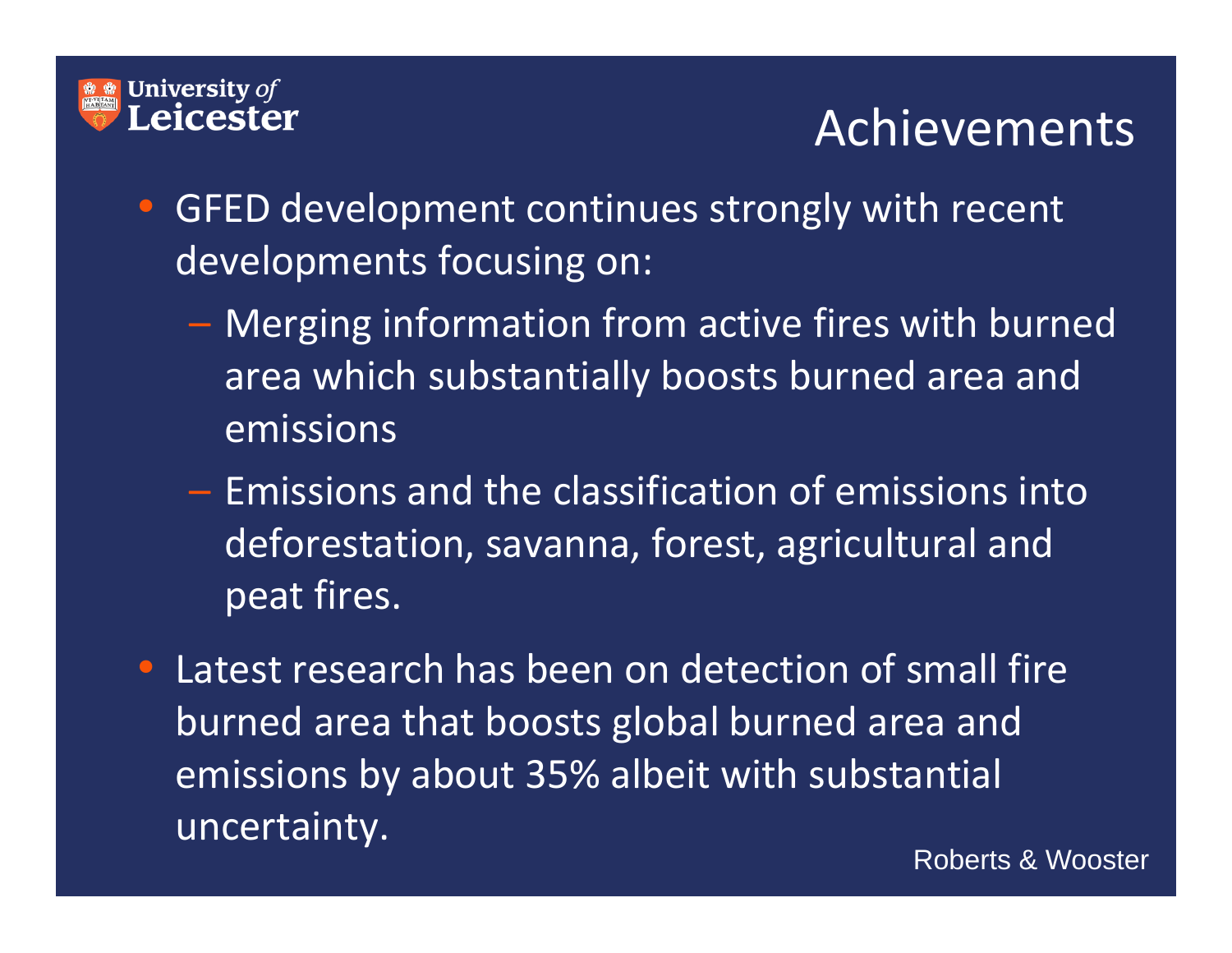# **ASSEM** University of

#### Actions

| <b>T35</b> | Reanalyse the historical fire disturbance satellite data<br>(1982 to present).                                                                                                                       |
|------------|------------------------------------------------------------------------------------------------------------------------------------------------------------------------------------------------------|
| <b>T36</b> | Continue generation of consistent burnt area, active<br>fire, and FRP products from low orbit satellites,<br>including version inter-comparisons to allow unbiased,<br>long-term record development. |
| <b>T37</b> | Develop and apply validation protocol to fire<br>disturbance data.                                                                                                                                   |
| <b>T38</b> | Make gridded burnt area, active fire, and FRP products<br>available through links from a single International Data<br>Portal.                                                                        |
| <b>T39</b> | Develop set of active fire and FRP products from the<br>global suite of operational geostationary satellites.                                                                                        |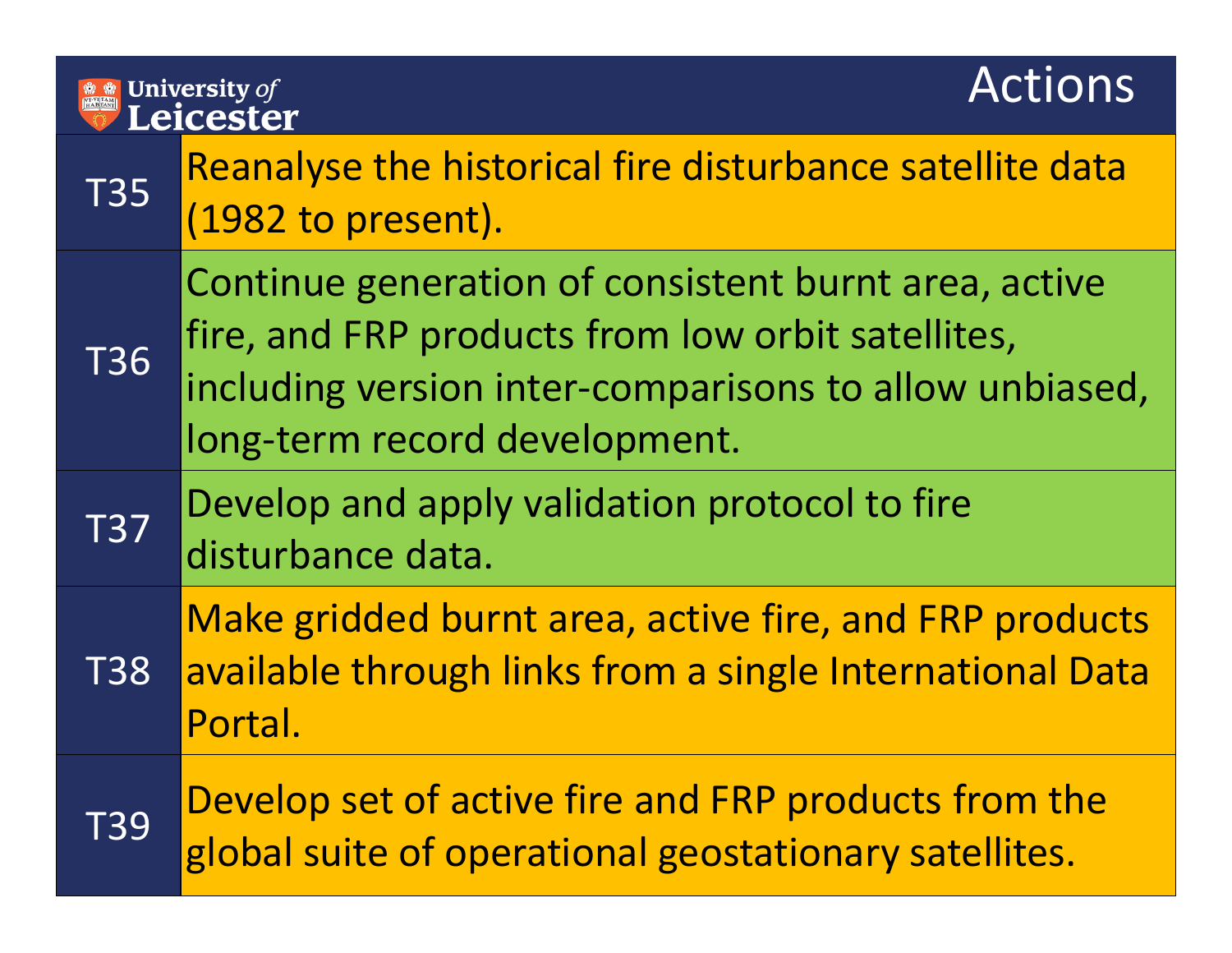

#### Issues, Risks and Next Steps

- Reveal state of the art work on the active fire and FRP channels is needed, both on the documentation expected by GCOS, validation, continuity of observations and the coordination of data products.
- Need to ensure that CEOS WGCV & WGC and GOFC-GOLD are supported with information.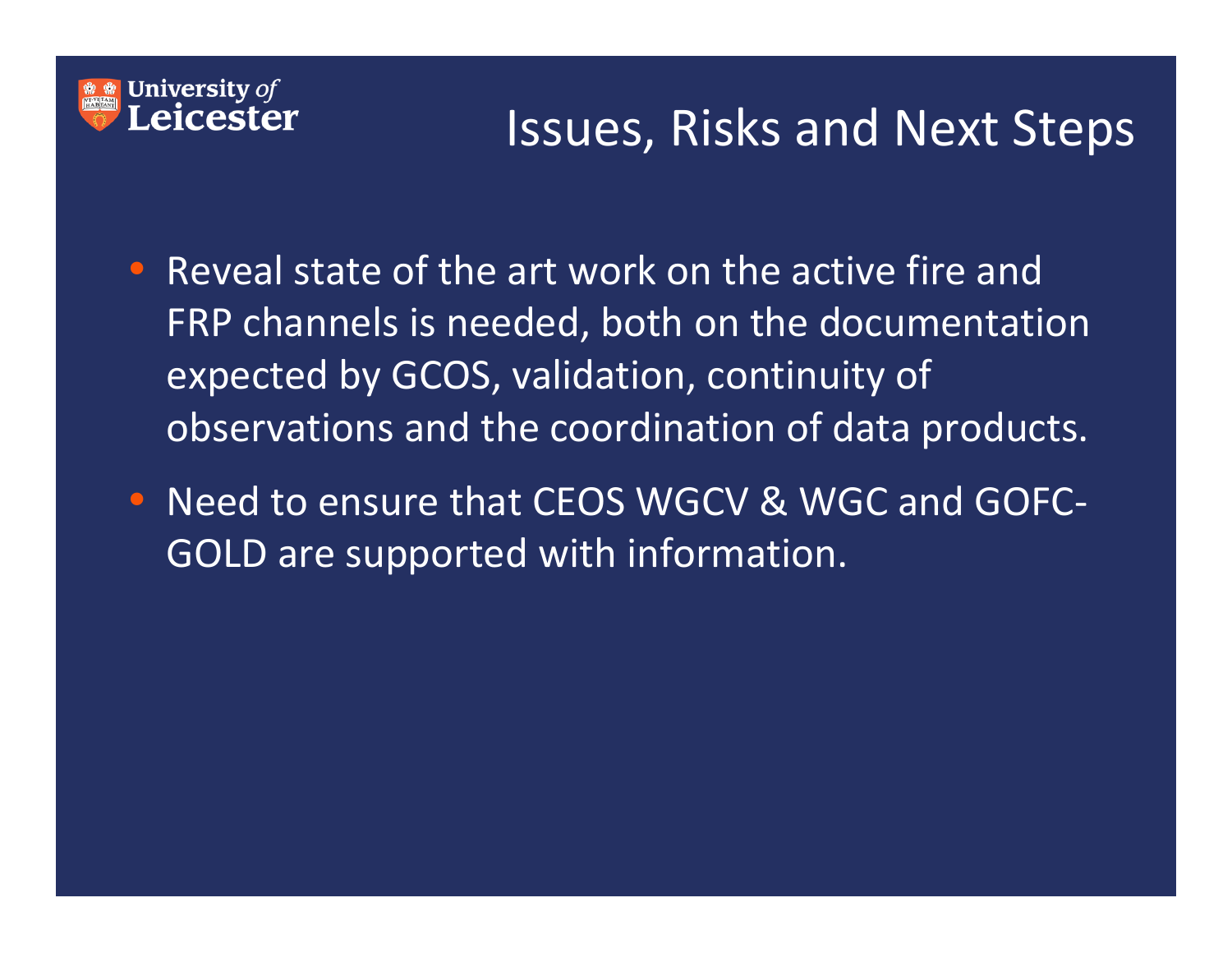

## Issues, risks and questions

- Prof. Riccardo Valentini has resigned as GTOS chair (uncertainty over ECV T13 status document update)
- Input provided when requested for TOPC meeting
- •Rolling review of requirements is criticised
- Fire ECV workshop with Climate modellers and product developers in 2014 to feed into the next Adequacy Report and Implementation Plan
	- Active fire, burned area and FRP sessions
	- Review state of the art
	- Agree next key integrated actions